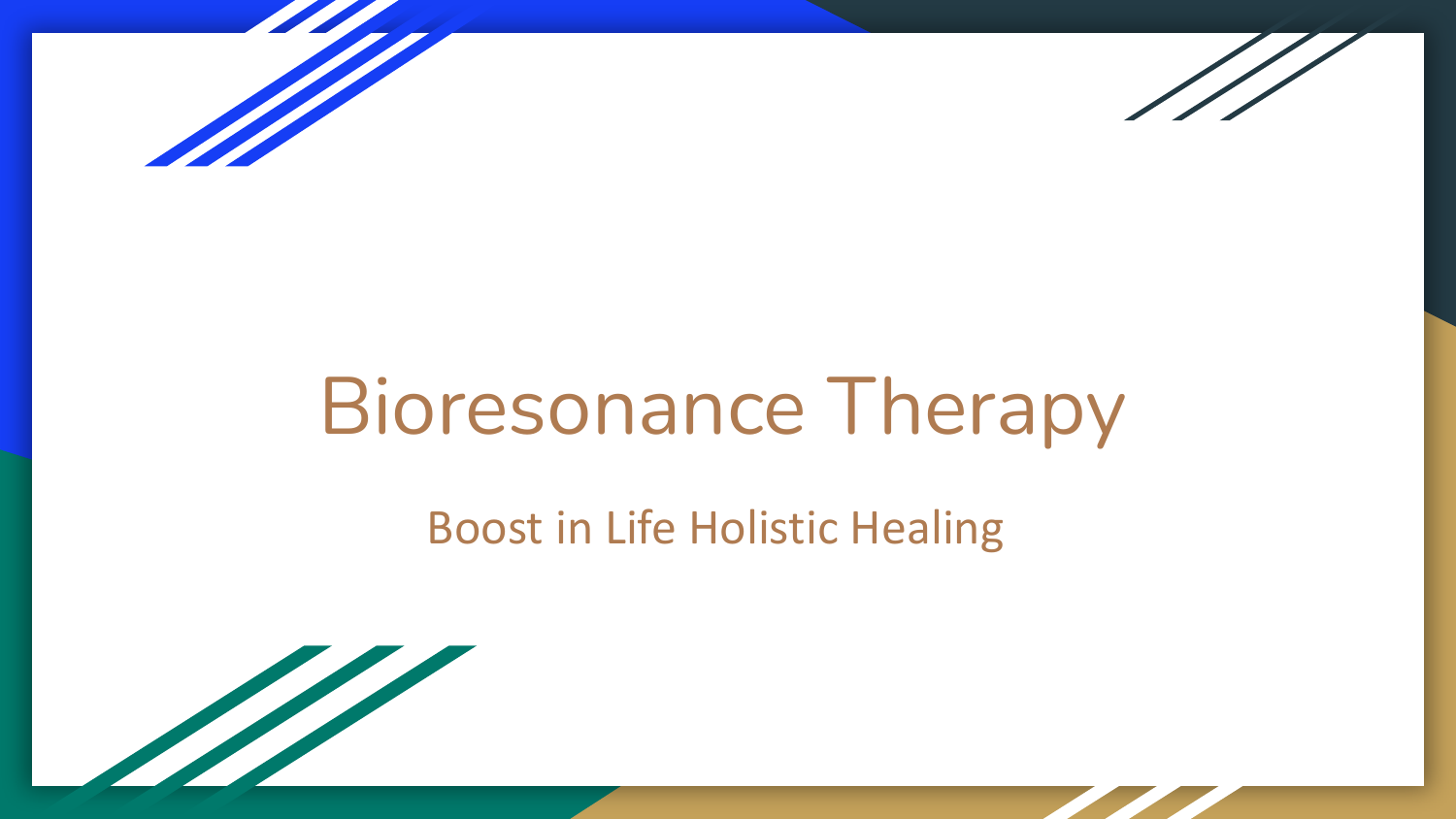#### *What is Bioresonance Therapy?*

This therapy involves the use of NLS Biofeedback. "NLS" stands for "Non-Linear System" and "Non-Linear" refers to the fact that these systems are non-invasive, not harmful, and do not allow for interference of other existing frequencies.

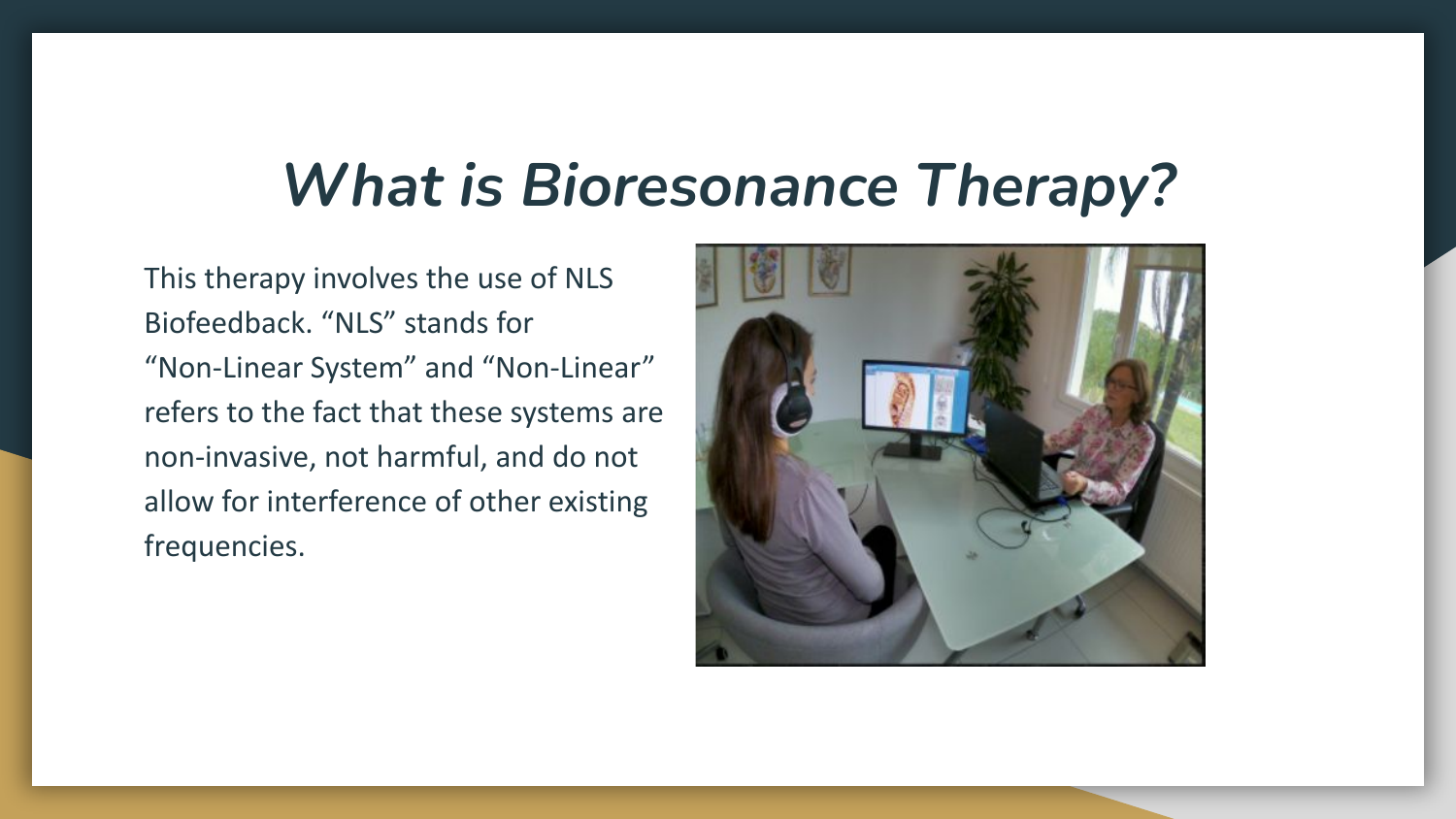#### How does Bioresonance Therapy work?

The NLS Biofeedback is a system which utilizes a headset for scanning and therapy. The headset has a trigger sensor on each side which triggers the brain to pick up frequency of tissue/organs and cells in the body. The way this works is primarily through the utilization of the central nervous system.

As long as there is a working connection between the brain and the spine, the frequencies of organs and tissues can be recorded and interpreted by the software. By "frequencies", we are referring to the electromagnetic resonance that is generated by the rotation of the atoms in the cells which create these specific frequencies representing the state of the organ or tissue in real time.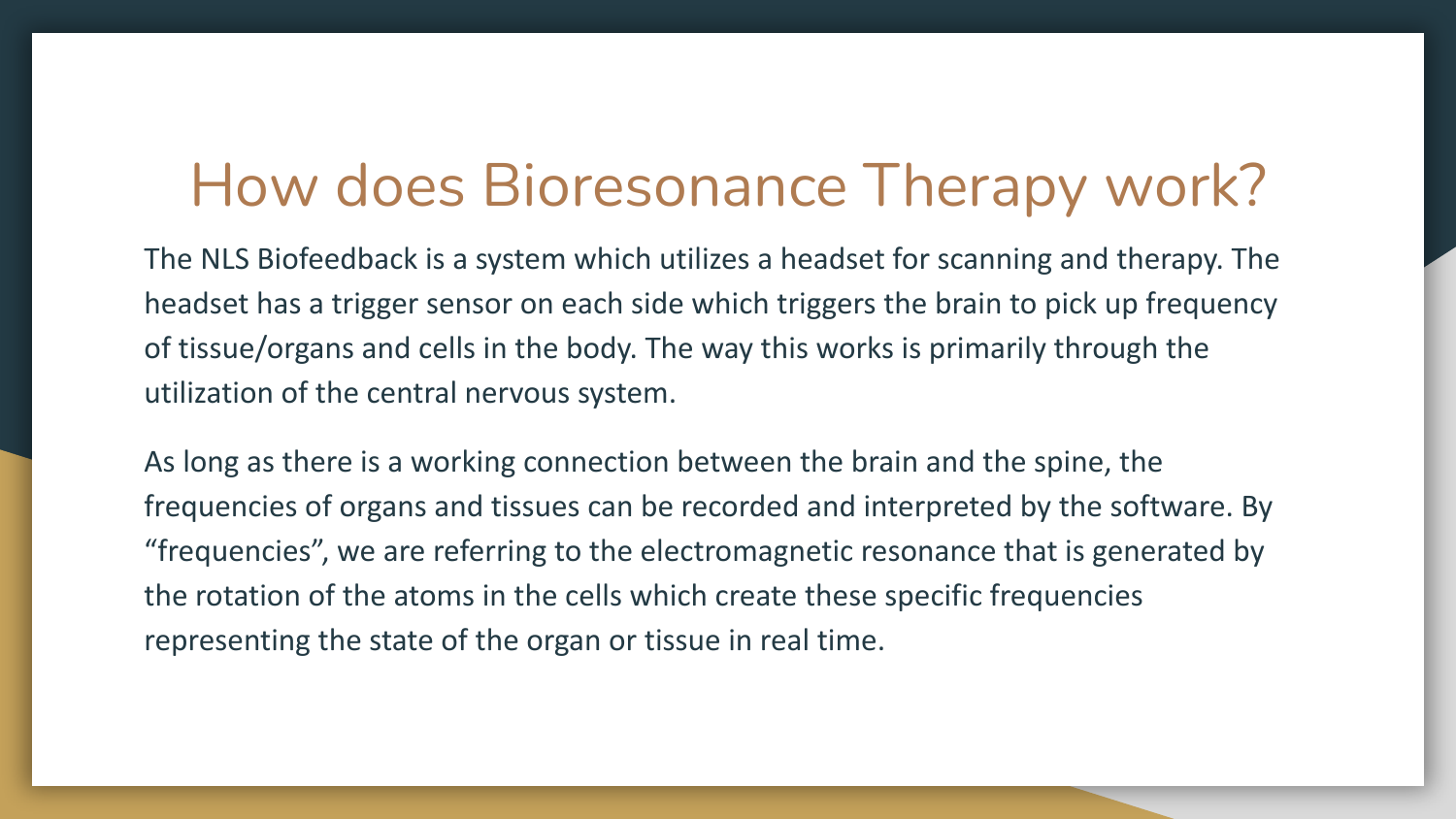### How does Bioresonance Therapy scan?

The NLS Biofeedback software has an extended database to include frequencies of all disease, viruses, bacteria, parasites, heavy metals, specific disorders, etc.

For example, if after scanning the liver, we see that the liver frequency is "similar" to that of a specific microorganism, we know that the microorganism is weakening the organ.

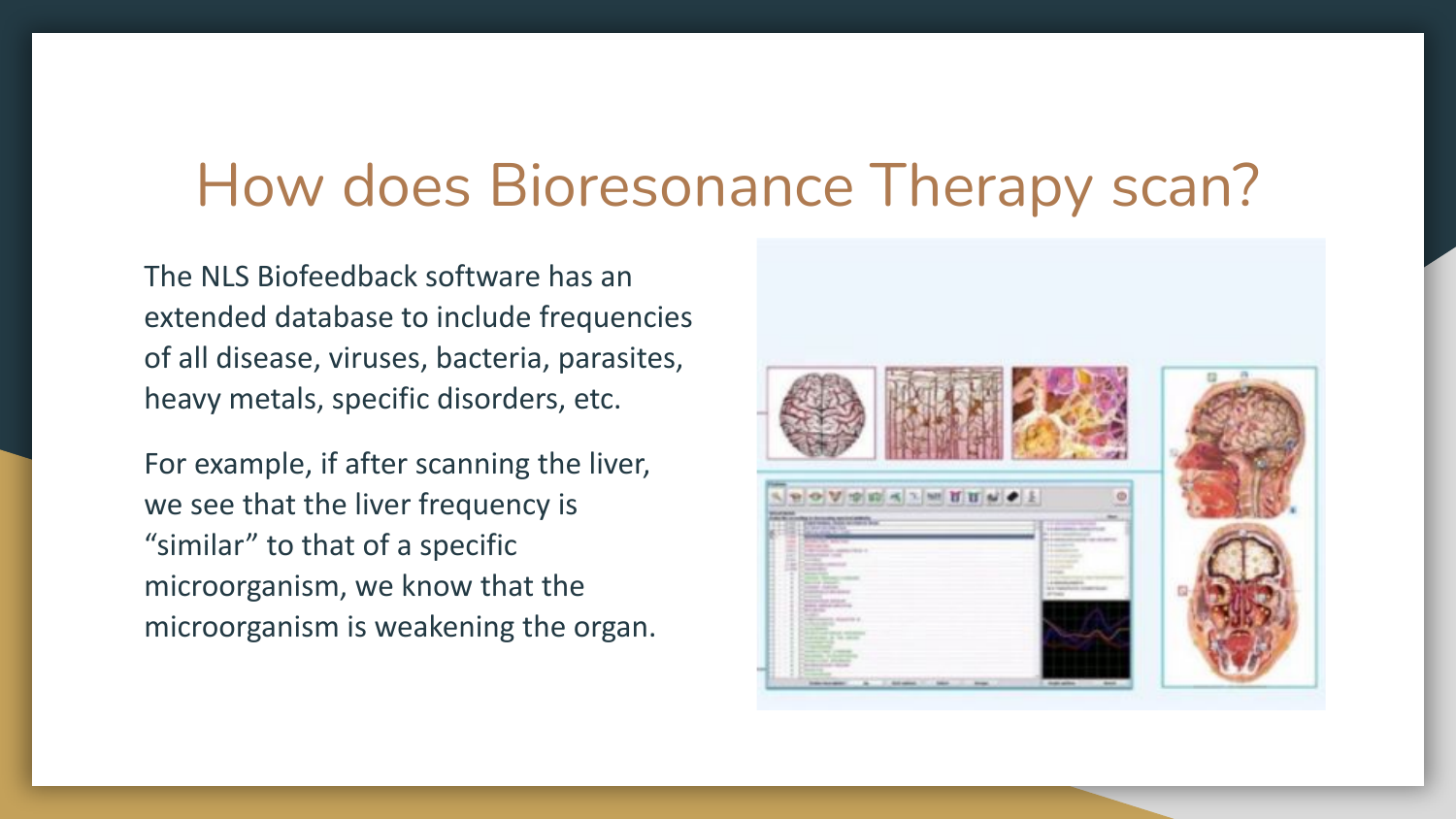#### What can Bioresonance Therapy do?

It is able to give a complete overview of a patient's general health by scanning each organ or tissue on a cellular level to find out the root cause of a weakness in the body and how stressed an organ is if there are any imbalances developing anywhere or how much the cells influenced by a specific imbalances.

The benefits of the Biofeedback therapy scanning is its rebalances the body to heal itself, quick examination, non embarrassing or intrusive examinations, no side effects and haas a comprehensive report.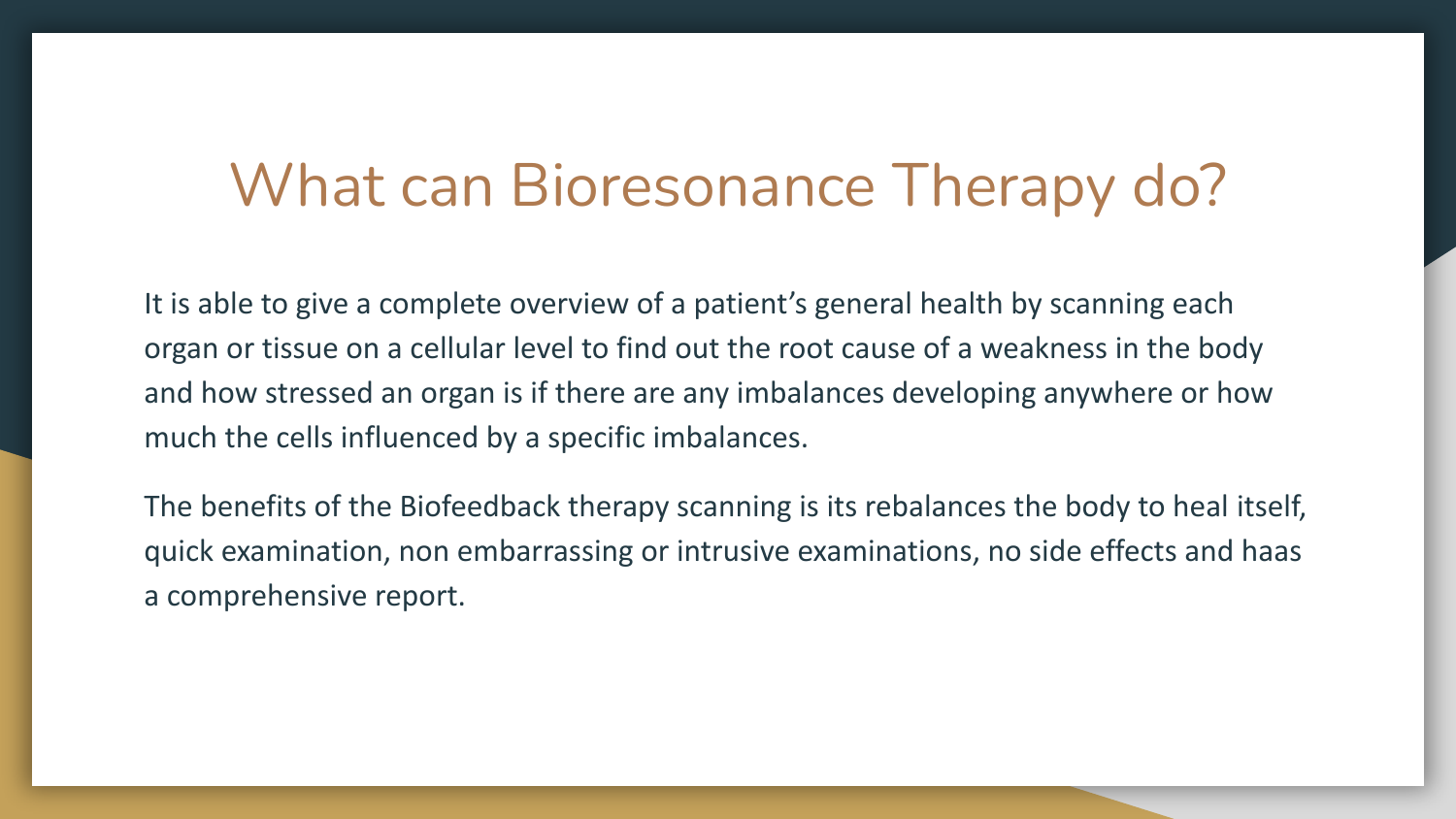#### Distance Scanning/ Therapy

Distance scanning and therapy is done utilizing DNA samples of blood, hair or nail clippings. Quantum entanglement theory makes this possible and our users confirm!

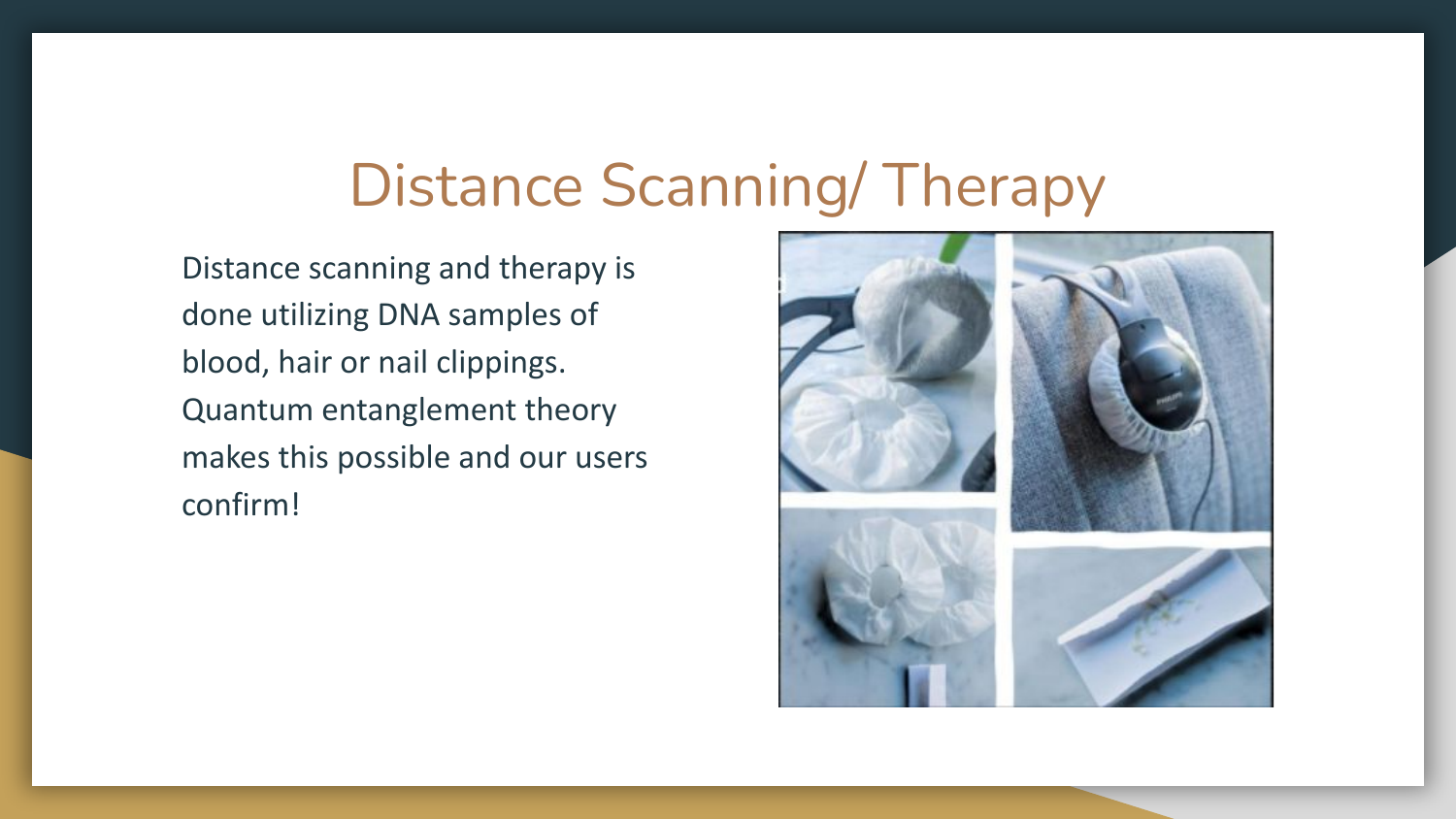#### Bioresonance Therapy/Meta Therapy

| Anatomy Preview      |              |        | - SHOW PICTURES                      | 11:163/0 |              |  |
|----------------------|--------------|--------|--------------------------------------|----------|--------------|--|
| <b>Check</b>         | THUMB        | Passed | Organ                                |          |              |  |
| o                    | 羊            |        | <b>URETHRA</b>                       |          |              |  |
| B                    |              |        | WALL OF URINARY BLADDER              |          |              |  |
| □                    | 33           |        | MUCOSA OF BLADDER                    |          |              |  |
| B                    | 50           |        | SEMINAL VESICLES                     |          |              |  |
| o                    |              |        | <b>DUCTUS DEFERENS</b>               |          |              |  |
| 目                    |              |        | <b>EJACULATORY DUCT</b>              |          |              |  |
| O                    |              |        | LONGITUDINAL SECTION OF RIGHT KIDNEY |          | $\mathbb{I}$ |  |
| o                    |              |        | LONGITUDINAL SECTION OF LEFT KIDNEY  |          |              |  |
| o                    |              |        | <b>BULBOURETHRAL GLANDS</b>          |          |              |  |
| ▣                    | <b>Signa</b> |        | HEART; from the behind               |          |              |  |
| o                    | 80           |        | <b>VALVES OF HEART</b>               |          |              |  |
| □                    | <b>CON</b>   |        | <b>SECTION OF HEART</b>              |          |              |  |
| Ð                    | $\tau$       |        | VENTRICLES OF HEART, front view      |          |              |  |
| Enter text to search |              |        | Clear<br>Find<br>$\mathcal{M}$       |          |              |  |
| 82 of 163            |              |        |                                      |          |              |  |

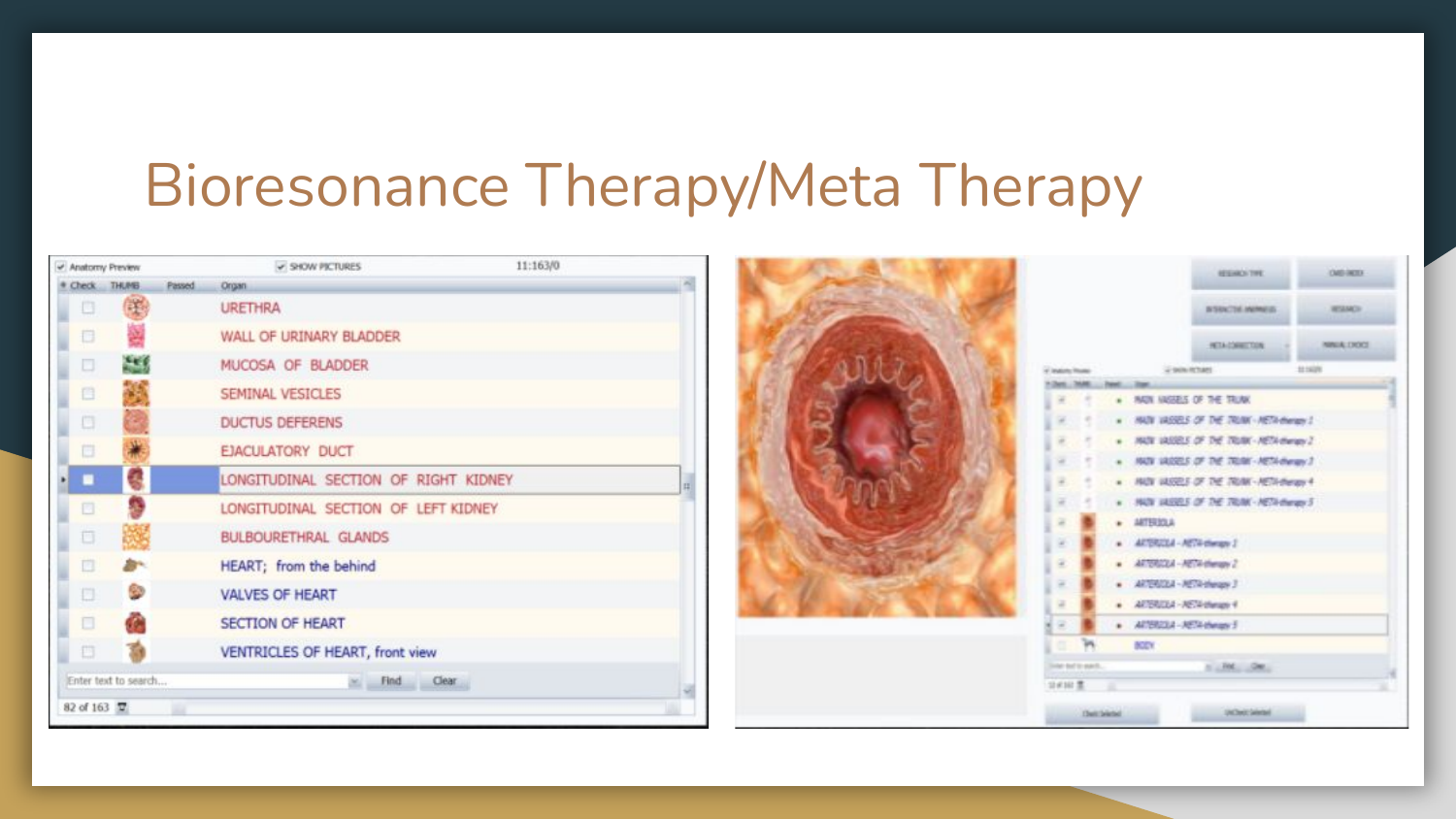#### Bioresonance Therapy Disclaimer

Biofeedback Therapy is NOT FDA approved and we do NOT want or seek FDA approval. Therefore, we call Biofeedback therapy an "analysis" and NOT a diagnostic.

Nevertheless, a full body scan consists of a scan which includes all major organs, tissues and cells in the body. This is always the first step in the user process.

A full body therapy takes approximately 90-120 minutes on the first therapy session (depending on the severity of the client's complaints) and happens while the client is wearing the designated headset.